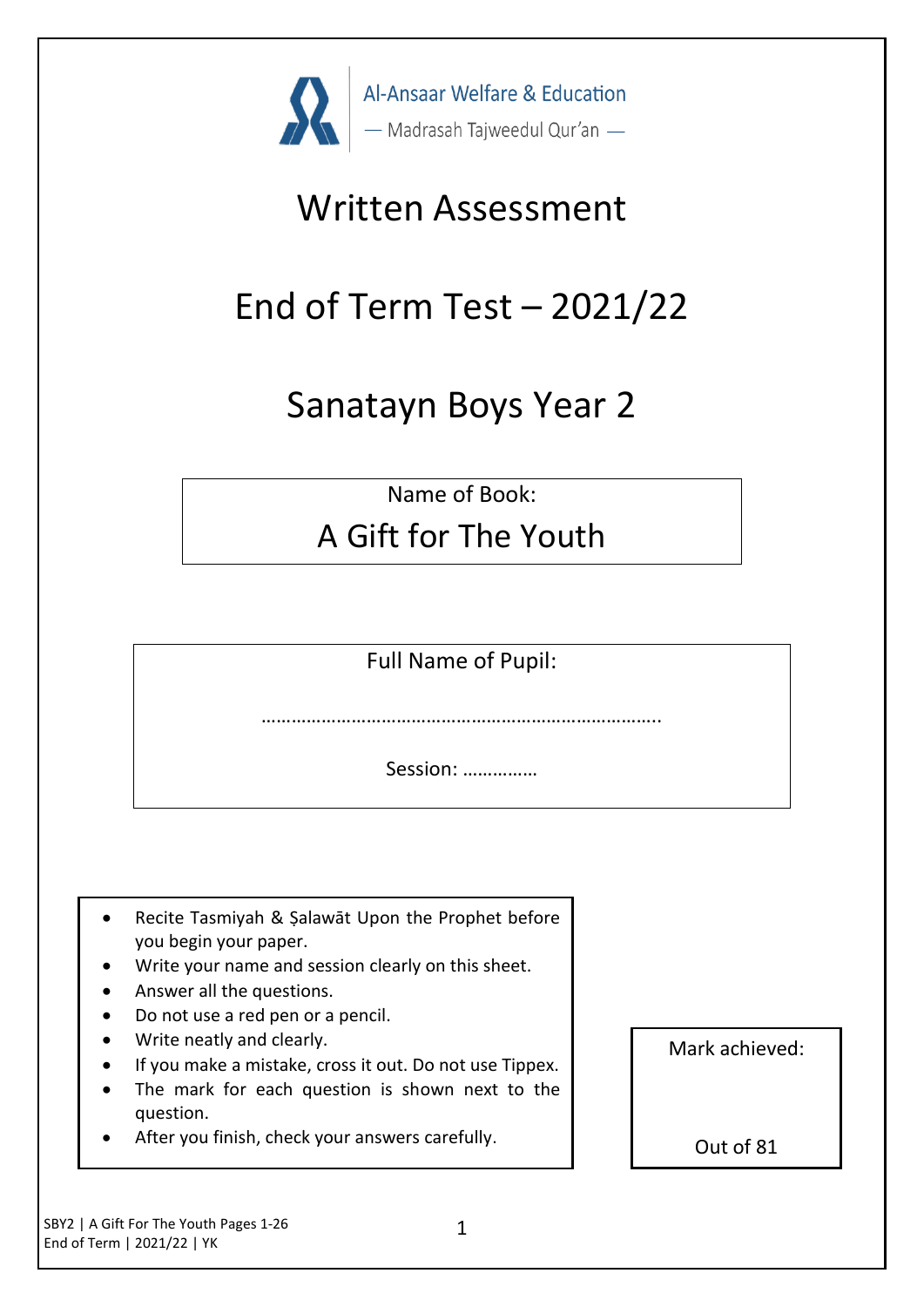#### Section A

| 1. What do the following words mean?                                                          | (7)  |
|-----------------------------------------------------------------------------------------------|------|
| Puberty:                                                                                      |      |
| Circumcision:                                                                                 |      |
| Wet Dream:                                                                                    |      |
|                                                                                               |      |
| Janaabat:                                                                                     |      |
| Itar:                                                                                         |      |
| Haram:                                                                                        |      |
| Amaamah:                                                                                      |      |
| 2. Fill in the blanks with the correct word, the first letter of the answer is given in bold. | (10) |
| a) When urinating it is not permissible to S                                                  |      |

- b) Once one reaches the age of puberty, the laws of Allah become **F**……………. upon him.
- c) In the famous Hadith the Prophet (SAW) told us '**C………………………………** is half of **F**……………….'
- d) It is **M**………………….. **T**…………………. to face the Qibla or have the back facing the Qibla.
- e) Circumcision is the cutting of the **F**………………………. in boys.
- f) When in the state of **J**…………………………. one cannot perform **S**…………………. five times a day.
- g) The beard is a sign of a **M**………………………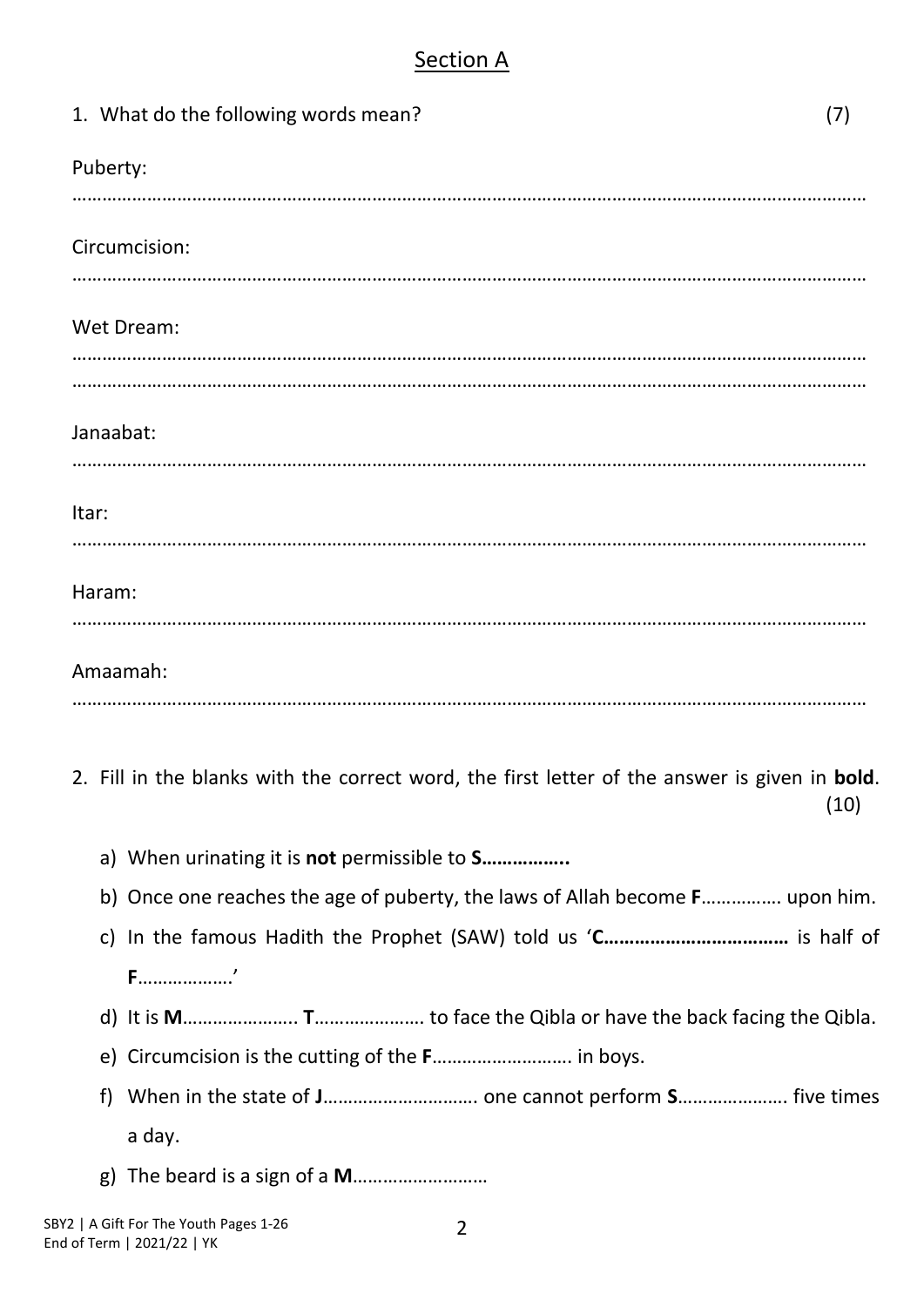#### Section B

- 1. Multiple Choice: Circle / Tick the correct answer. (11)
- a) Which of the following is **NOT** allowed to be **shaved**?
	- 1) Hair under the armpits
	- 2) Beard
	- 3) Pubic hair
- b) Which of the following are **males NOT** allowed to wear?
	- 1) Turbans
	- 2) Watches
	- 3) Hair wigs
- c) **At least** how often must hair and nails must be cut?
	- 1) 1 week
	- 2) 40 days
	- 3) 3 months
- d) Which of the following should someone **NEVER** add to their hair?
	- 1) Mendhi/Henna
	- 2) Oil
	- 3) Hair extensions
- e) Waiting for extra urine droplets to fall in the toilet is known as?
	- 1) Istibraa
	- 2) Istinjaa
	- 3) Circumcision
- f) Which of the following is **NOT** allowed in Islam?
	- 1) Tattoos
	- 2) Nice clothes
	- 3) Clean clothes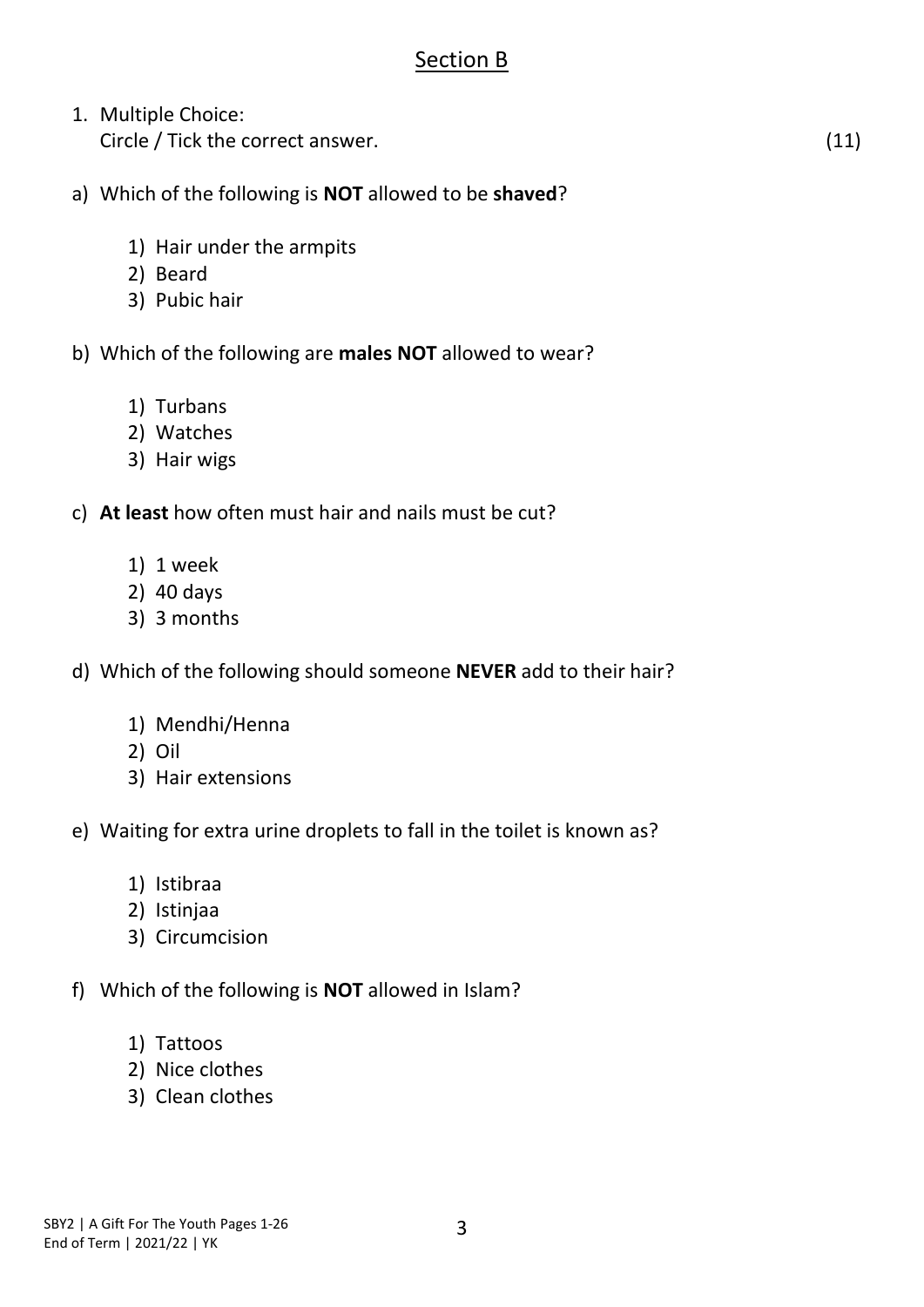- g) Why are fake tattoos **not** allowed in Islam?
	- 1) Makes you look cooler than a Moulana
	- 2) Stops water touching the skin for Wudhu
	- 3) Too much swag
- h) Which of the following is an **inappropriate** place to do Istinjaa?
	- 1) Toilet
	- 2) Private area where no-one can see you
	- 3) In the middle of a public park
- i) To **face towards** the Qibla when doing Istinjaa is?
	- 1) Waajib
	- 2) Mubah
	- 3) Makruh Tahrimi
- j) Which of the following **is allowed** in the toilet?
	- 1) Talking to someone
	- 1) Crying out for help if you need it
	- 2) Reading books
- k) Istinjaa is done with?
	- 1) Left hand
	- 2) Right hand
	- 3) Both hands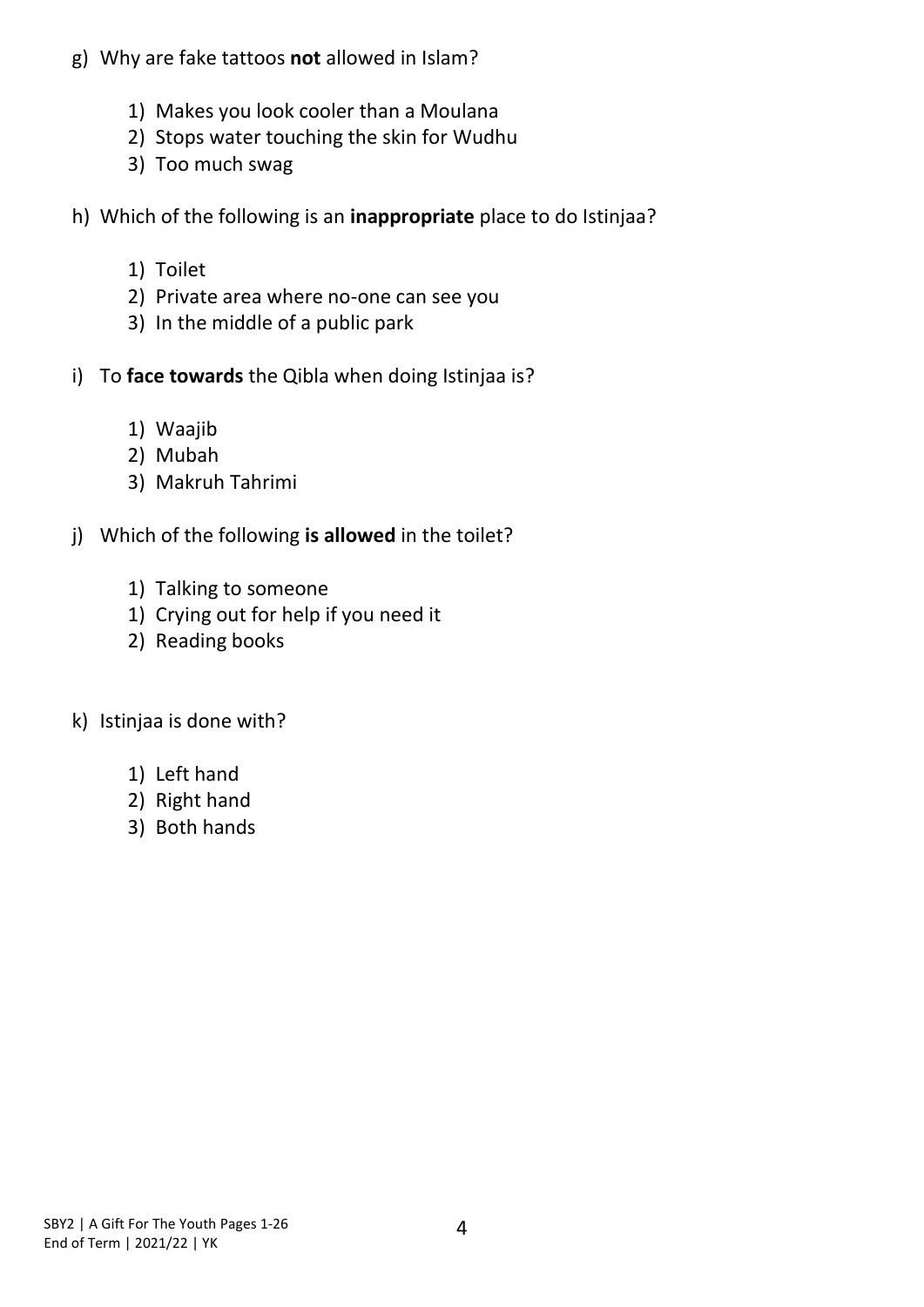2. Complete the table by ticking True or False. (10)

|                |                                                                                                            | <b>True</b> | False |
|----------------|------------------------------------------------------------------------------------------------------------|-------------|-------|
| $\mathbf{1}$   | You should not expose your Satr in front of others when doing<br>Istinjaa.                                 |             |       |
| $\overline{2}$ | It is okay to stand and urinate.                                                                           |             |       |
| 3              | It is Sunnah to use the low-pan toilet.                                                                    |             |       |
| $\overline{4}$ | Circumcision prevents disease and is of medical benefit.                                                   |             |       |
| 5              | Doing circumcision is a <b>condition</b> for becoming a Muslim                                             |             |       |
| 6              | You can <b>touch/recite</b> the Quran in the state of Janaabat.                                            |             |       |
| $\overline{7}$ | It is okay to cut your hair unevenly with some parts longer<br>than other parts.                           |             |       |
| 8              | The maximum length one can have their hair as a male is<br>called 'Zulfaa' defined as up to your shoulders |             |       |
| 9              | A Muslim should trim the beard but must let the moustache<br>grow.                                         |             |       |
| 10             | The beard is a sign of a Muslim.                                                                           |             |       |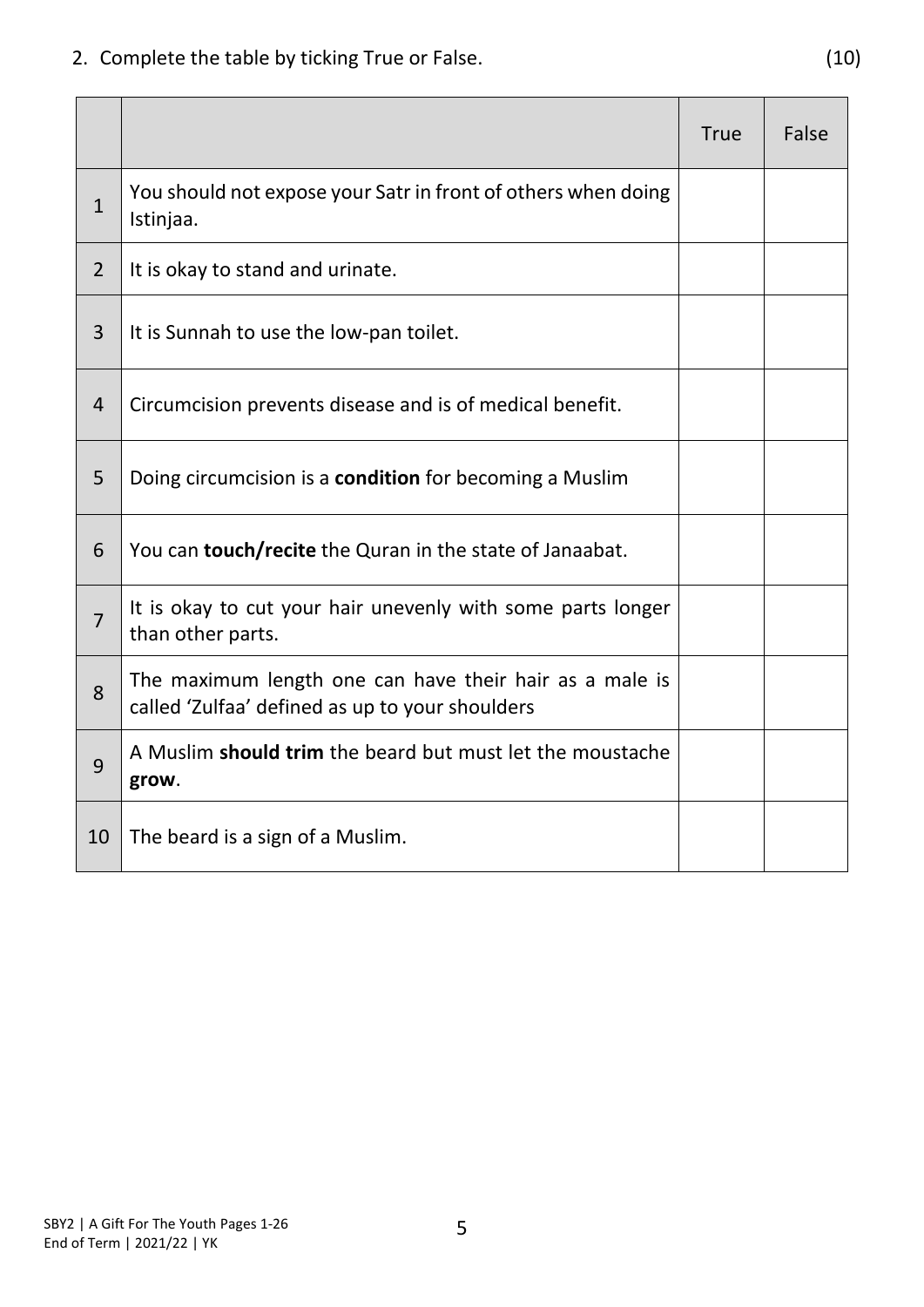3. Match the boxes by drawing a line between whether the clothing is Haram or Halal. (10)



**Women** wearing a Topee

**Haram**

**Halal**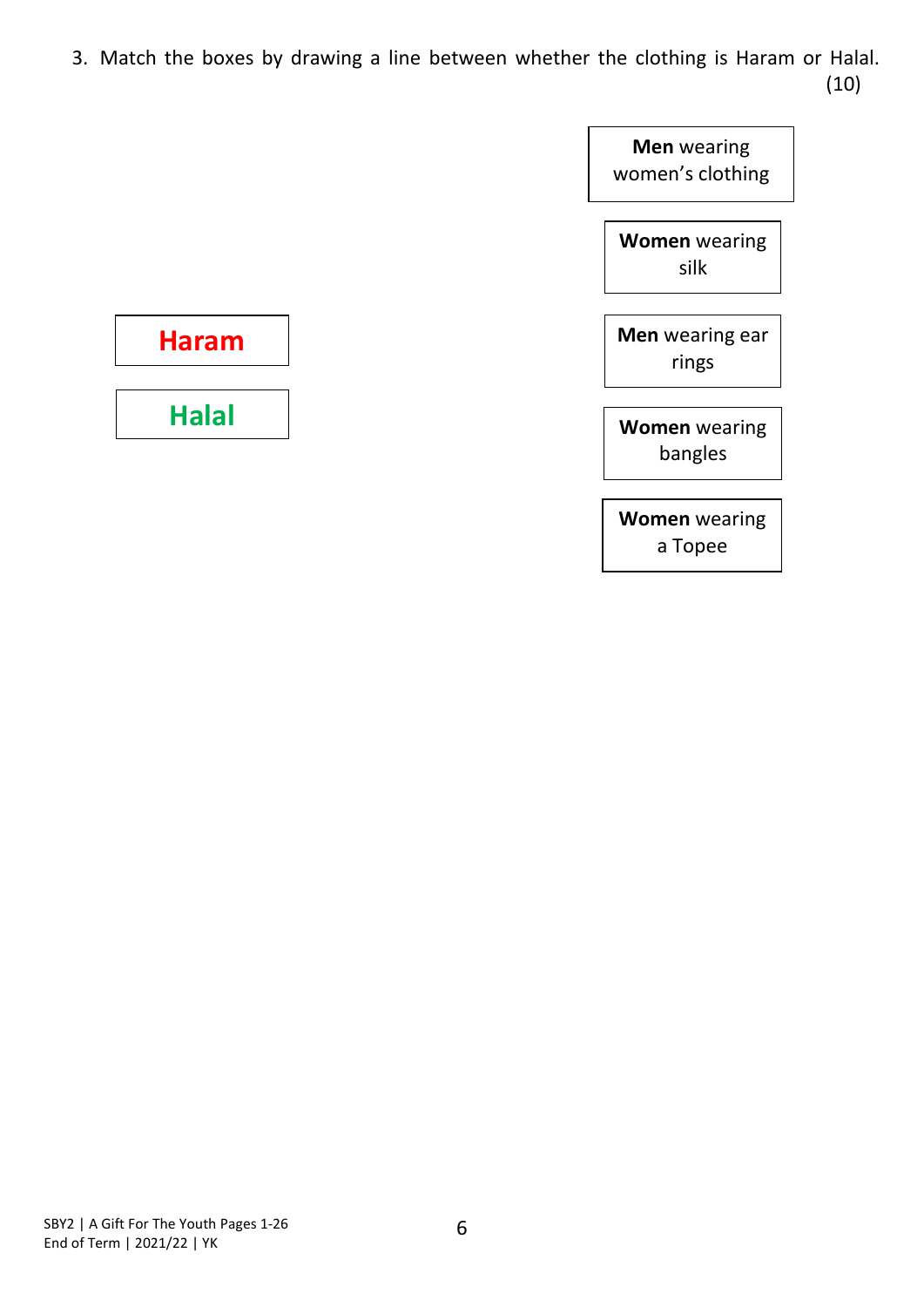#### Section C

Answer the following questions: **DO NOT LEAVE ANY QUESTION BLANK.**

| 1. List 3 signs of puberty                                                                                                   | (3) |
|------------------------------------------------------------------------------------------------------------------------------|-----|
| 2. What is the Awrah for a man?                                                                                              | (1) |
| 3. Circumcision is the Sunnah of which people?                                                                               | (1) |
| 4. In a wet dream what is released from the front private part, and what must you do to get<br>out of the state of Janaabat? | (2) |
| 5. Give 3 things you cannot do when in the state of Janaabat?                                                                | (3) |
| 6. Why should a man not apply gel to their hair?                                                                             | (2) |
| 7. Give 3 instances when someone could apply Itar?                                                                           | (3) |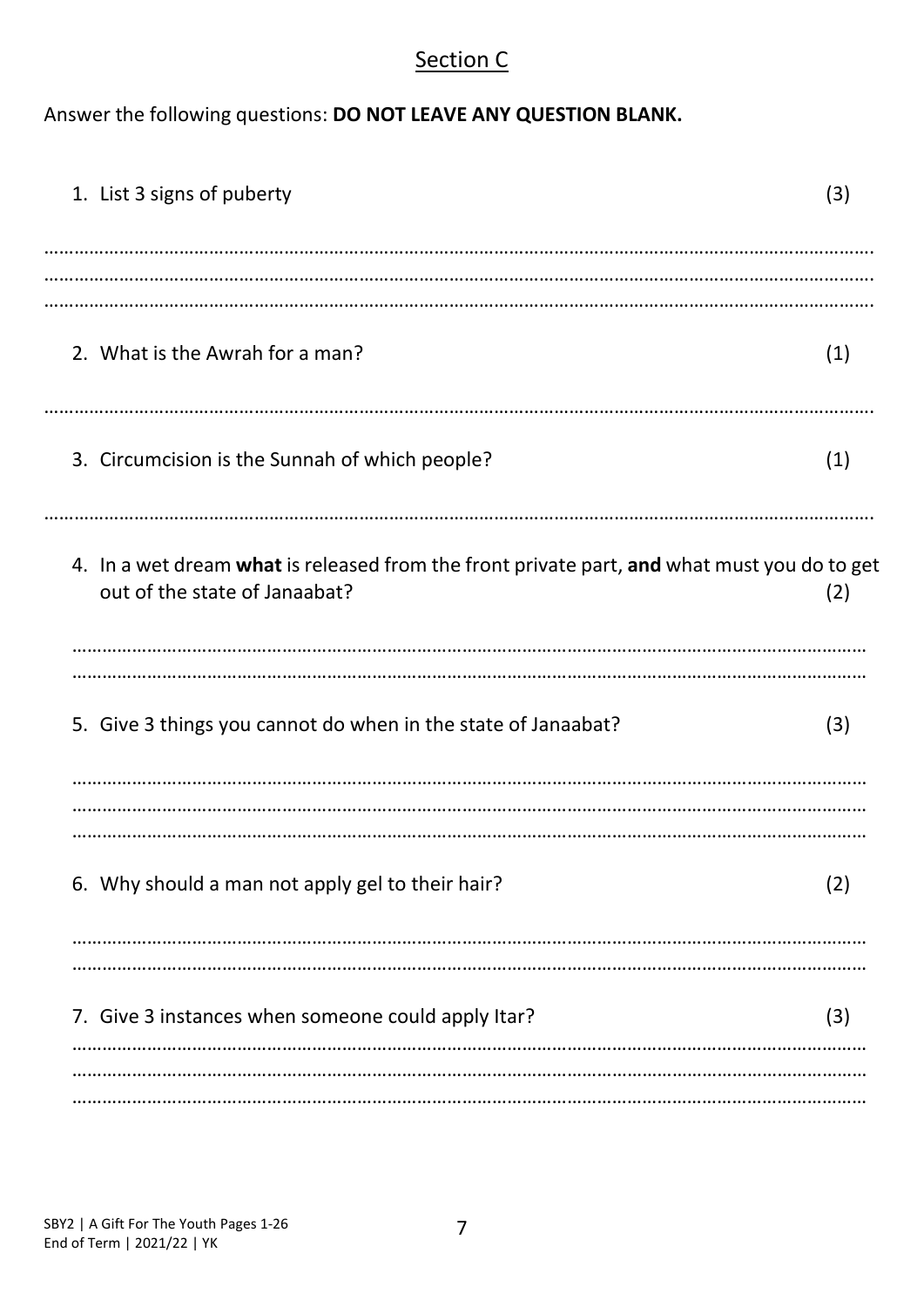8. Give 3 examples of clothing/jewellery that a woman can wear which a man cannot. (3) …………………………………………………………………………………………………………………………………………… …………………………………………………………………………………………………………………………………………… …………………………………………………………………………………………………………………………………………… 9. The Prophet (SAW) and the Sahabahs would always wear what on their head? When was the only time they would not? (2) …………………………………………………………………………………………………………………………………………… …………………………………………………………………………………………………………………………………………… 10. Adam has a wet dream and wakes up. What should he do with his clothes, **and** what does he need to do in order to pray his Fajr Salah. (2) …………………………………………………………………………………………………………………………………………… …………………………………………………………………………………………………………………………………………… 11. Zain is your friend and is having a child which is due in a few days. He asks you the following regarding circumcision: (4) - What is it? - When is it done? What are 2 benefits of it? …………………………………………………………………………………………………………………………………………… …………………………………………………………………………………………………………………………………………… …………………………………………………………………………………………………………………………………………… …………………………………………………………………………………………………………………………………………… …………………………………………………………………………………………………………………………………………… 12. Your younger brother Faheem turns 12 and is going through puberty. He notices hair growing under his armpits and pubic area. He asks you the following: (4) - What do I have to do with the hair here? - What do I use to do this? How often do I have to do this? - What happens if I do not do this? …………………………………………………………………………………………………………………………………………… …………………………………………………………………………………………………………………………………………… …………………………………………………………………………………………………………………………………………… ……………………………………………………………………………………………………………………………………………